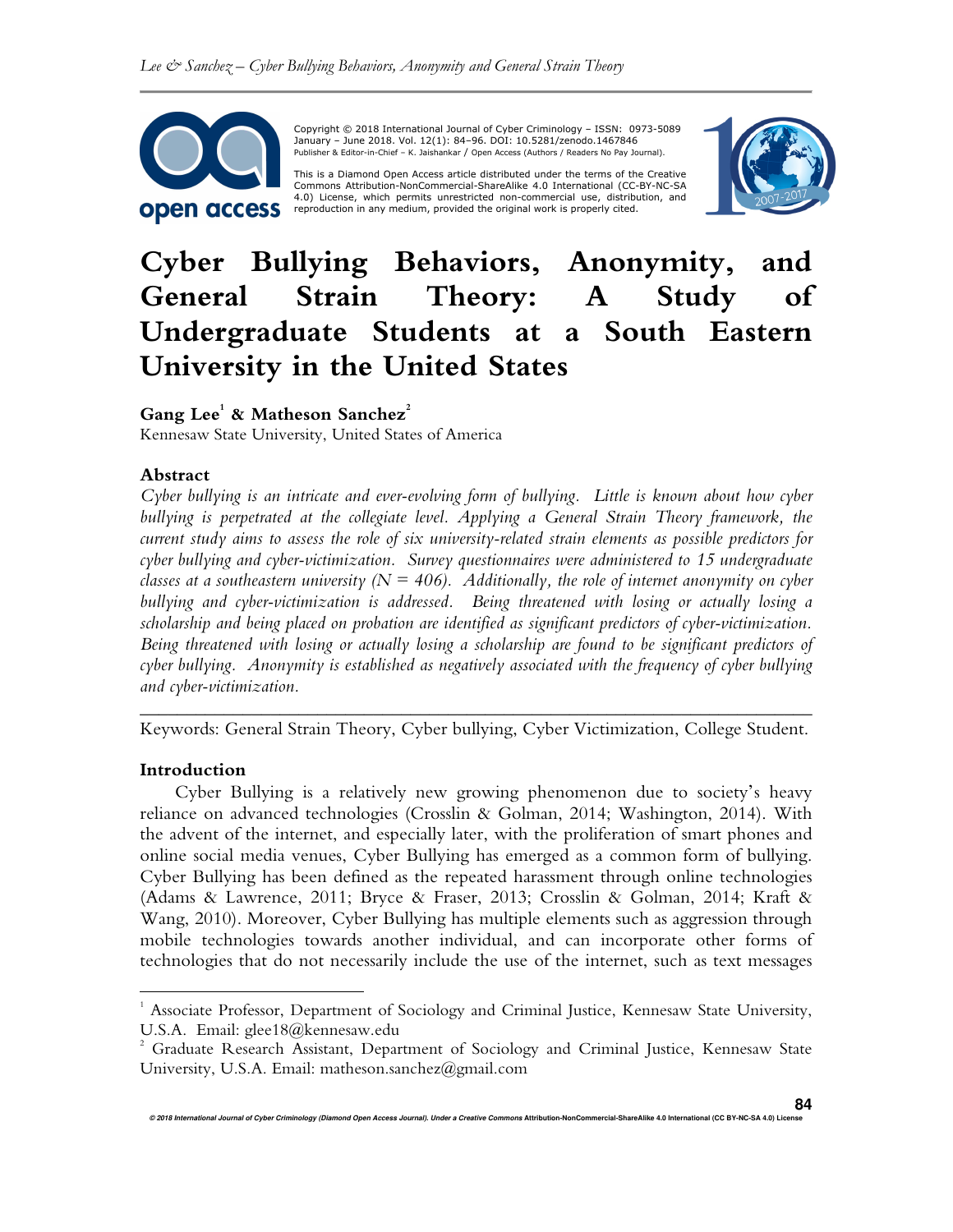

through cell phone technologies, with the intent to cause harm or intimidation (Crosslin & Golman, 2014).

The majority of past research regarding Cyber Bullying has focused on juvenile populations in the middle to high school age range (Hay, Meldrum, & Mann, 2010; Jang, Song, & Kim, 2014; Patchin & Hinduja, 2011; Sticca & Perren, 2013). This follows reason since these are the primary ages at which bullying is likely to occur (Jang et al., 2014; Patchin & Hinduja, 2011). However, while traditional forms of face-to-face bullying tend to fade away as the transition is made from high school to college, Cyber Bullying may have a unique likeliness to remain during the undergraduate years (MacDonald & Roberts-Pittman, 2010; Melander, 2010; Reyns, Henson, & Fisher, 2012). Given that each successive generation is increasingly familiar with and reliant on technological devices and internet access, it stands to reason that the current traditional college student body is more immersed in online and social media culture than any generation before it (Zickuhr, 2011). In fact, since smartphones increasingly became the norm during the past decade, it could be said that the current college student body is one of the first to have grown up alongside a culture of near constant internet access. In other words, with past generations, an observed desistence from Cyber Bullying during college could have been simply due to having naturally less involvement with online social outlets than would high school counterparts. This affords an important opportunity to assess how Cyber Bullying has changed or remained uninterrupted when viewed in a college setting.

When discussing Cyber Bullying, it is necessary to include the subject of anonymity. Often, anonymity can lead to greater feelings of harm by victims of Cyber Bullying (Dredge, Gleenson & Piedad, 2014; Sticca & Perren, 2013). The fear of not knowing the orientation of an attacker along with not having the ability to confront said attacker can exacerbate feelings of vulnerability and helplessness. Equally as concerning, when a cyber bully attacks anonymously, it makes it that much more difficult to punish the responsible party.

Undergraduate college students are also unique in that they are experiencing stressors often from many different sources - that they may be encountering for the first time. Between the less forgiving classroom climates, moving away from home, learning to live with peers of varying backgrounds, dealing with financial budgeting, trying to make new friends, searching for a job following graduation, and a slew of other sources of negative feelings, college has the potential to be one of the most trying periods of life. Naturally, these negative experiences can cause college students to act out. Agnew's (1992; 2001) General Strain Theory of crime and delinquency (GST) seeks to explain the link between stressful events and feelings - termed "strain" - and the harmful reactions they sometimes provoke. The current study aims to explore the nature of Cyber Bullying in college students, to identify which types of strain are most likely to be associated with undergraduate student Cyber Bullying perpetration and victimization, and to determine if anonymity has an effect on Cyber Bullying perpetration and victimization.

## **Literature Review**

## *General Strain Theory*

Agnew's general strain theory (1992; Agnew & White, 1992) argues that people, who experience strains, are more likely to engage in crime or deviant behavior. Strain can come in three different forms, which include the inability to obtain positive stimuli, threat or actual loss of positive stimuli, and the presentation of negative stimuli. These strains can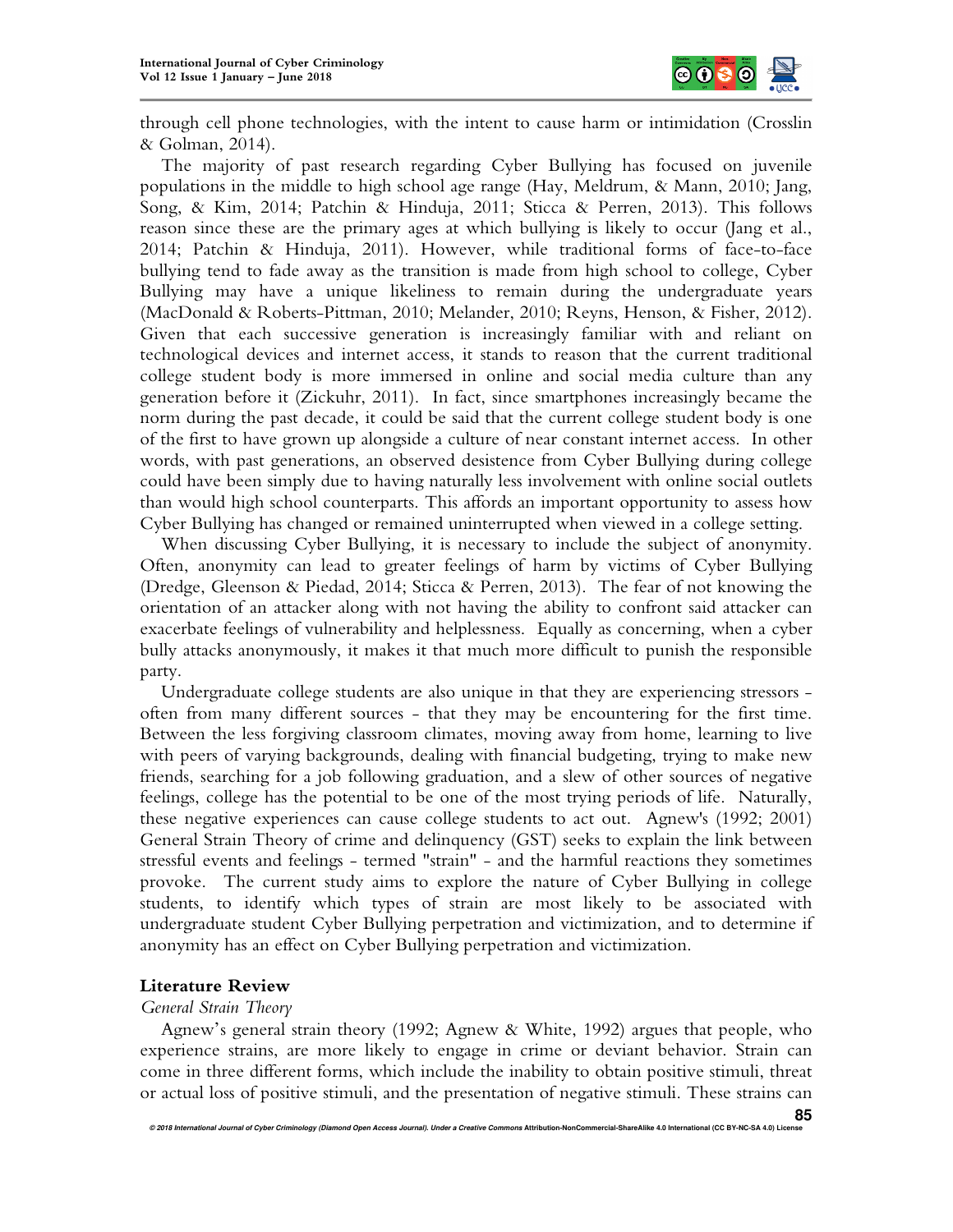eventually manifest so that individual feeling the strain acts out against those who are causing the frustration. Crime is not directly related to the strain, but is a coping mechanism that strained individuals turn to (Agnew, 2001; Patchin & Hinduja, 2011).

The first form of strain is the failure or prevention from achieving positively valued goals (Agnew 1992). The essential strain at work here is the dissimilarity between what an individual hopes or is expected to achieve and what that individual is actually able to achieve. In the college setting, this may be found in grades, which were lower than anticipated by the student or in parental disapproval of major/career selection or disapproval of grades received. Additionally, a student who may compare his or her goals with a peer may not be as successful in achieving them, as that peer is when both parties apply similar effort. These misalignments between goals and actual achievements can lead to anger, resentment, and general unhappiness (Agnew, 1992).

The second form of strain is the loss, threat of removal, or removal of positively valued stimuli (Agnew, 1992). This can be seen in many aspects of college life. For example, moving away from friends or family is a loss of positive stimuli that may cause feelings of sadness and loneliness. Likewise, if a student is put on academic probation, he or she may feel discouraged. If that same student remains on academic probation for long enough, he or she may lose a scholarship or may be deemed ineligible to participate in university extracurricular activities. These are examples of a threat of removal, and ultimately, the removal of positively valued stimuli.

The third form of strains is the presence of harmful or negatively valued stimuli (Agnew, 1992). This may be thought of as a classic understanding of stressful life events. For a college student, this may take the form of professors or peers not treating that student with respect. This may also refer to fretting about money, student loans, or finding a job upon graduation. Similarly, this type of strain can also refer to environmental strains such as noisy or uncomfortable living conditions that might be brought about by loud roommates, broken air conditioners, high population density, etc.

#### *Cyber Bullying and Strain*

Research has examined traditional bullying and Cyber Bullying through the lens of general strain theory. The role of strain in causing delinquency with a Cyber Bullying context sought to identify, among other things, whether previous bullying victimization both traditional and cyber - was a reliable predictor of future delinquent activity (Hay et al., 2010; Jang et al., 2014; Patchin & Hinduja, 2011).

Additionally, evidence was found to suggest that there is a link between traditional bully victimization and Cyber Bullying perpetration. The youths who had experienced a traditional bully attack externalized their strain by becoming cyber attackers (Ak, Özdemir, & Kuzucu, 2015; Jang et al., 2014), and Cyber Bullying victimization, in turn, was significantly related to delinquency (Hay et al., 2010). Furthermore, these acts of delinquency included both externalized acts (acts committed against property or people), but also internalized acts, such as self-harm.

## *Cyber Bullying and Anonymity*

A firm relationship has been established by past research regarding online aggression, (e.g. trolling, harassment, misuse of personal info, and mocking) and anonymous status of those perpetrating the Cyber Bullying. Studies on Cyber Bullying and anonymity aimed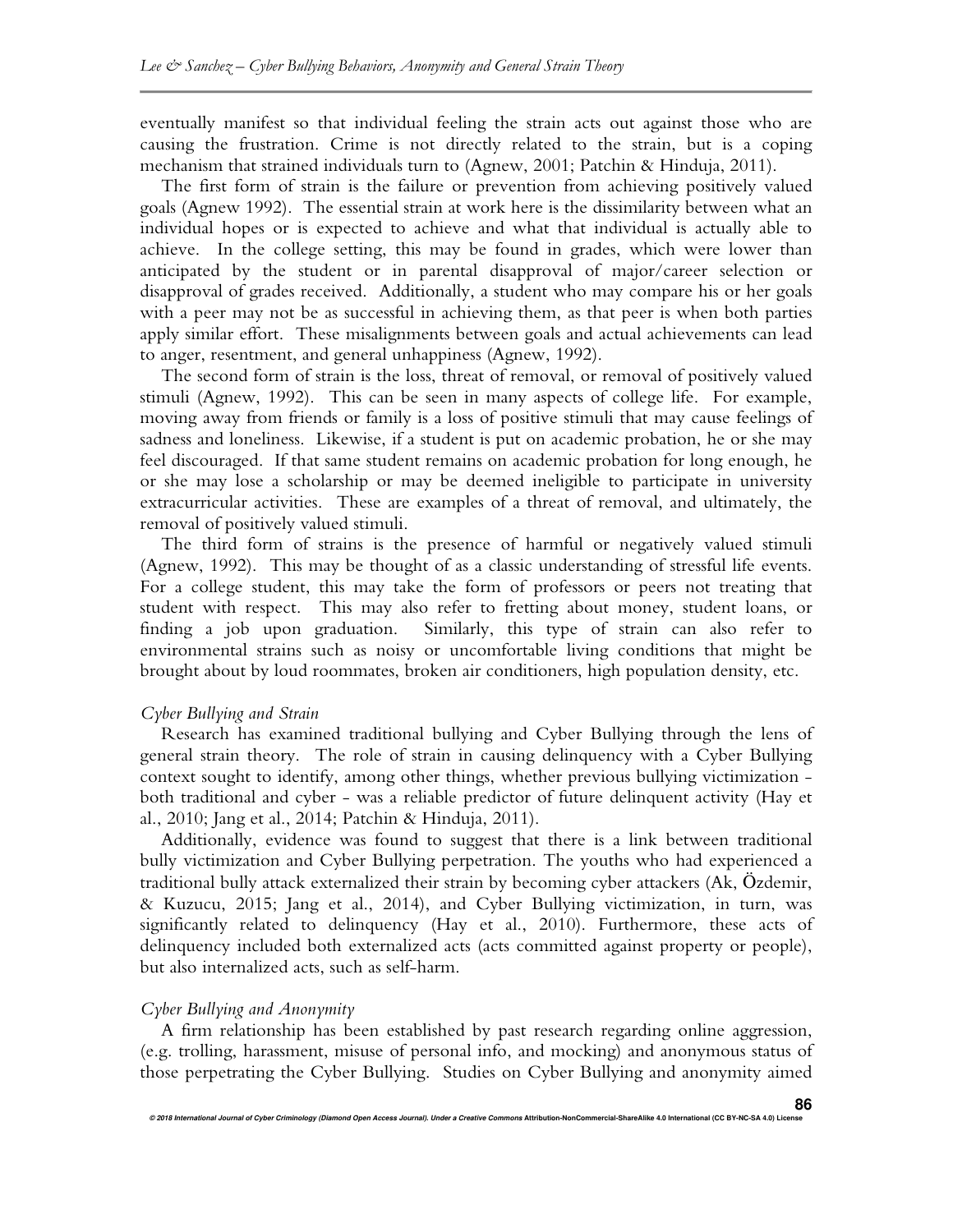

to find how anonymity is related to Cyber Bullying or online aggressiveness (Barlett, 2015; Moore et al., 2012; Wright 2013). Online posts maintaining the posters' anonymity were more likely to be aggressive to other forum users (Moore et al., 2012), and students were more likely to engage in Cyber Bullying when anonymity was present (Barlett, 2015). In a longitudinal study, due to learning about the anonymous nature of Cyber Bullying during the first survey phase, students were more likely to have exhibited online aggression during the period leading up to the second survey phase (Wright, 2013).

It should be noted that total online anonymity can be difficult to measure. Anonymity can be said to be the absence of identifying personal information. Some young people may spend some of their time on social media sites that encourage total identifying information to be made public, and some of their time on sites that foster anonymous participation. It is also possible that by visiting more than one online social media profile "owned" by the same person, a web user can start to piece together a slew of different types of information, effectively creating a relatively complete image of the subject. For this reason, only by measuring how much personal information a person discloses across their entire internet "stomping grounds" can a sense of their actual online anonymity be realized.

## **Current Study Hypotheses**

The current study is determined to test the relationship between certain types of strain that college students are likely to experience and Cyber Bullying behavior.

**Hypothesis 1** – College students who exhibit higher levels of strains (the failure or prevention from achieving positively valued goals, the loss of positively valued stimuli, and the presence of negatively valued stimuli) are more likely to engage in Cyber Bullying behavior than students who exhibit lower levels of strains.

Because the college students' strains can be linked to Cyber Bullying victimization as well as Cyber Bullying perpetration (Ak et al., 2015; Guo, 2016; Jang et al., 2014; Kowalski et al., 2014), the second hypothesis of this study is to test the relationship between college student's strains or stressor and Cyber Bullying victimization.

**Hypothesis 2** -- College students who exhibit higher levels of strains (the failure or prevention from achieving positively valued goals, the loss of positively valued stimuli, and the presence of negatively valued stimuli) are more likely to be victims of Cyber Bullying than students who exhibit lower levels of strains.

The current study also aims to assess the effect of anonymity on the Cyber Bullying behavior and victimization. The hypotheses to be tested are as follows:

**Hypothesis 3** - Anonymity has an effect on Cyber Bullying behavior.

**Hypothesis 4** - Anonymity has an effect on Cyber Bullying victimization.

## **Methodology**

## *Data*

The current study utilized a multi-stage cluster sampling method. Survey questionnaires were administered at a large southeastern university in the U.S. A., during the fall 2015 semester. Eighteen classes were randomly selected from academic colleges' every section of all undergraduate courses being offered during the fall 2015 semester. In order to ensure that the sample courses were representative of the entire student body, the number of courses chosen from each college was stratified proportionally with the number of students majoring in disciplines offered by those colleges. After the selection of the courses,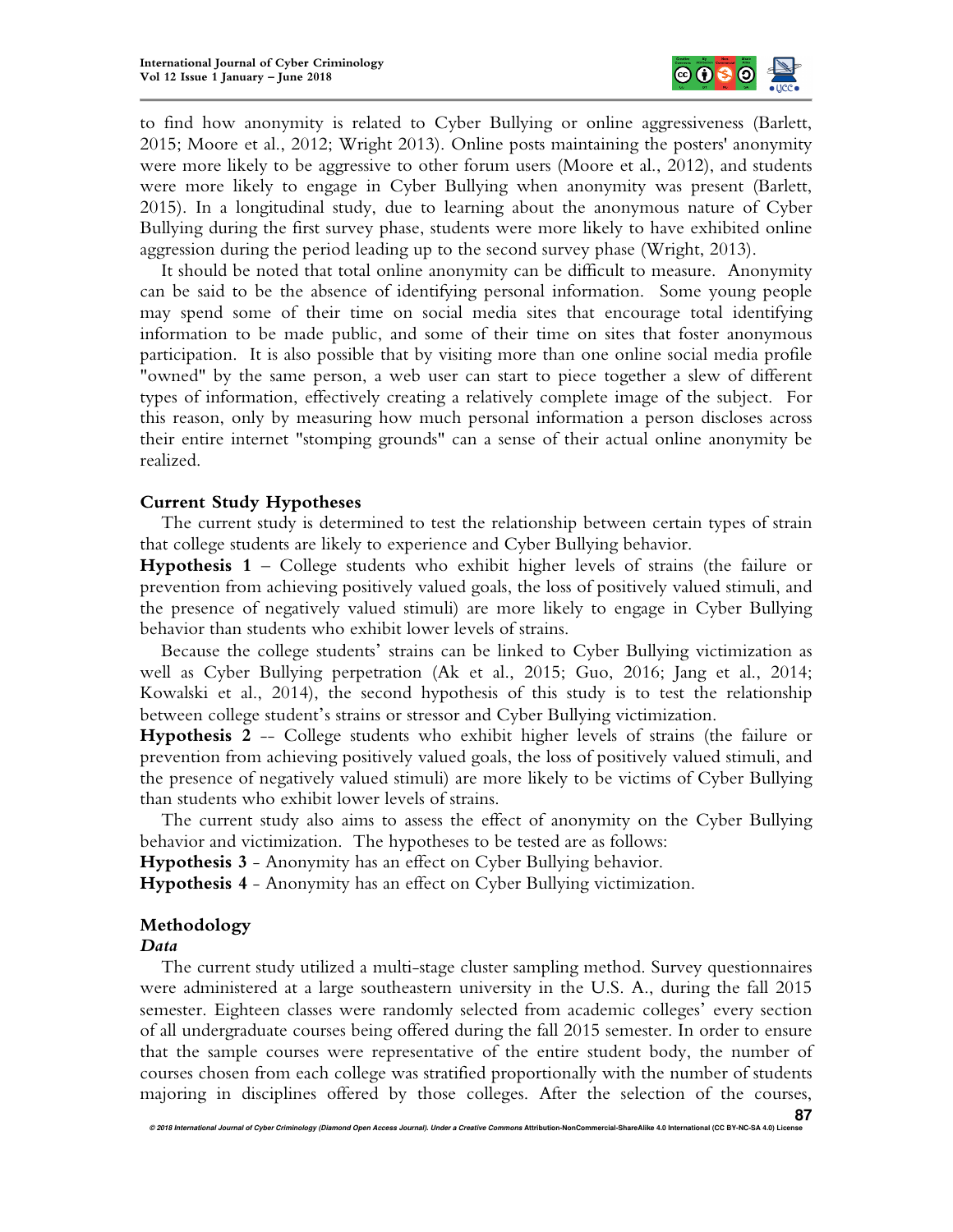instructors of the courses will be asked to allow their students as subjects the study and to encourage them to complete the survey. All students in the courses selected are asked to complete the survey. The total number of completed questionnaires was 406 from 15 out of 18 randomly selected courses (83 %). The participating university's Institutional Review Board (IRB) approved this study.

## *Measures*

#### *Cyber Bullying perpetration and victimization*

Six items from the 28 items of the revised Cyber Bullying Inventory (Brack & Caltabiano, 2014) were selected to measure Cyber Bullying perpetration and victimization. The respondents were asked, "How often have you done the six instances described to others" (perpetration), and "How often have the six instances described happened to you" (victimization). The six instances are: 1) threatening in online forums (like chat rooms, Facebook or Twitter), 2) insulting in online forums (like chat rooms, Facebook or Twitter), 3) sharing private internet conversations without the other's knowledge (such as chatting with a friend on Skype with other(s) in the room), 4) making fun of comments in online forums (such as Facebook), 5) sending threatening or hurtful comments through email or text messages, and 6) published online an embarrassing photo without permission. All items were on a 4-point scale: 1="Never," 2="Once," 3="Two or three times," and 4="More than three times." The mean for Cyber Bullying perpetration is 7.62, with a standard deviation of 2.27. Because the most respondents (65% to 95%) had not engaged in each Cyber Bullying behavior, the Cronbach's Alpha coefficient (.56) was low. More than half (51%) of the respondents reported they had never done the six-Cyber Bullying instances to others. About half (49.6%) of the respondents reported six-victimization instances never happened to them. The mean for Cyber Bullying victimization is 7.93 with a standard deviation of 2.97. Cronbach's Alpha coefficient was 0.74. A composite score was created to measure each Cyber Bullying perpetration and Cyber Bullying victimization.

#### *General strain variables*

Based the Smith et al. (2013) study on college student cheating and plagiarism, six strain variables were developed. The first strain variable, personal academic shortcomings, is a composite variable of four Likert-type items on a 4-point scale ranging 1="Strongly disagree" to 4="Strongly agree" (Mean=9.33, SD=2.29). These four items are 1) "I am a poor test taker," 2) "I tend to procrastinate when it comes to schoolwork," 3) "For some reason, I have a problem with class attendance," and 4) "I have a short attention span, which interferes with my academic life."

The second strain variable is the level of perceived injustice that students feel during their college careers. This variable is a composite variable of two Likert-type items on a 4-point scale ranging 1="Strongly disagree" to 4="Strongly agree" (Mean=5.65, SD=1.70): 1) "Students who cheat have an unfair advantage for getting a good job following graduation," and 2) "Students who cheat have an unfair advantage for getting into a graduate or professional school following graduation."

The third strain variable which addresses whether a student has ever been placed on academic probation while in college is a dichotomous variable coded  $0 =$  no and  $1 =$  yes. About 17 percent of the sample admitted to having been placed on academic probation at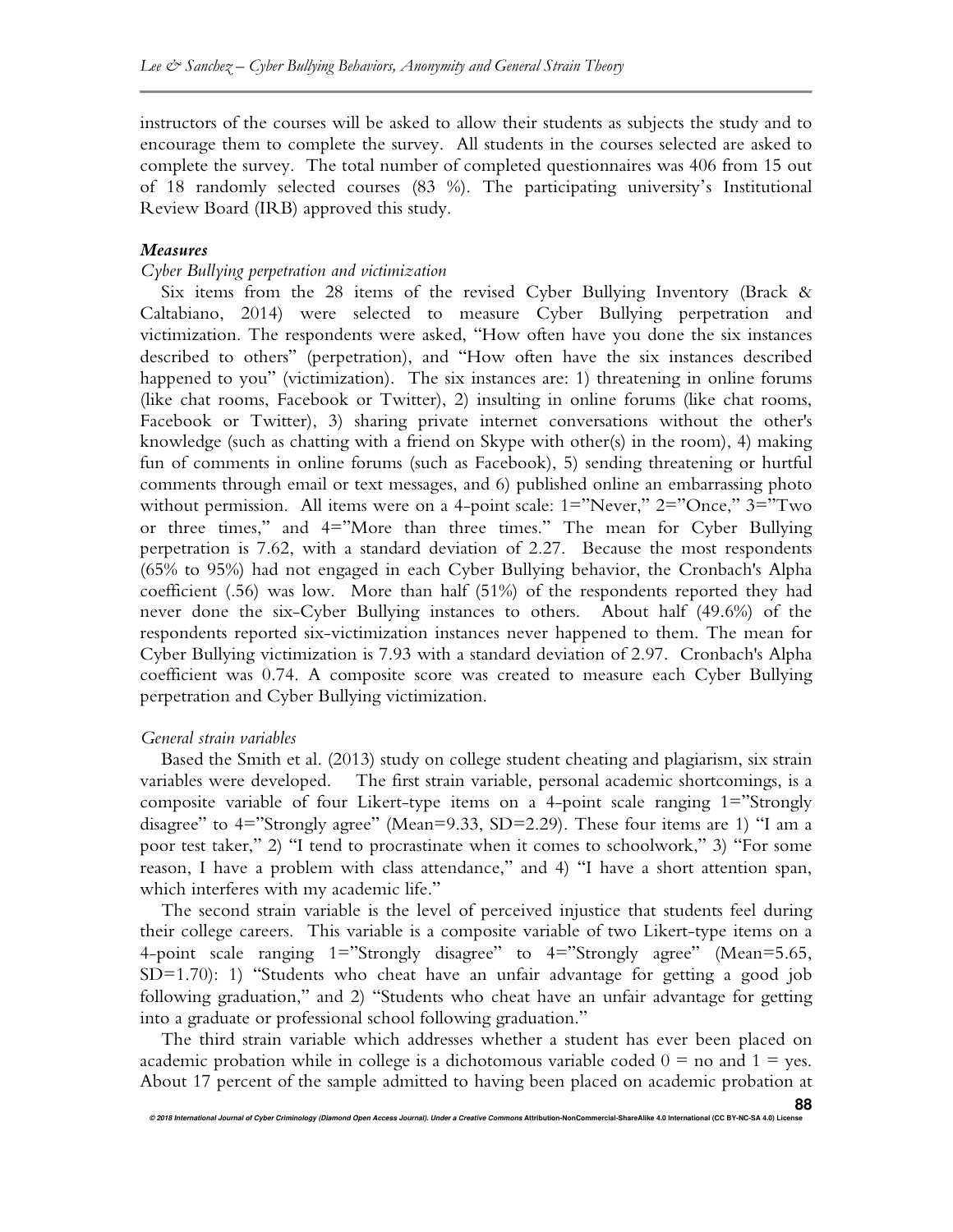

some point during their college career, with a standard deviation of .37. The fourth strain variable that describes whether students felt like they had to sit through insipid classes (classes lacking meaning or interesting content for the respondent) was a 4-point Likerttype item. The mean for this variable is 2.17 with a standard deviation of .76.

The final two stain variables assessed how many students had been threatened with losing or had actually lost a scholarship or academic eligibility for university athletics or other extracurricular activities. These variables were dichotomous and were coded  $0 =$ no, they had not been threatened with losing or actually lost the described privilege and 1  $=$  yes, they had been threatened with losing or actually lost the privilege. About 21 percent of students admitted to having been threatened with losing or having actually lost a scholarship, with a standard deviation of .41. Only about five percent of students admitted to being threatened with losing or having actually lost academic eligibility for collegiate sports or other extracurricular activities, with a standard deviation of .22.

#### *Anonymity*

The anonymity variable is intended to measure each student's overall online anonymity. The respondents were asked to indicate whether they disclosed eight separate items of personal information anywhere online. While the majority of students admitted that they disclosed three elements - age, gender, and pictures of themselves - the remaining five items were a vastly more polarizing. About half of students admitted to posting at least one of the remaining elements - their telephone number, goals/aspirations, sexual information, emotional/mental distresses, and family conflicts - somewhere online. Subsequently, the other half of the respondents did not post any of these five. The anonymity variable was coded as  $0 =$  low anonymity and  $1 =$  high anonymity. The low anonymity group includes those students that admitted to posting at least of the other five elements. The high anonymity group includes those students that did not post any of the other five elements, which offered them a higher level of online anonymity than the low anonymity group. About 49 percent of the sample falls into the high anonymity group, with a standard deviation of .50. The remaining 51 percent is classified as low anonymity.

#### *Control variables*

Respondents were asked to write their age, in years. The minimum age was 18 with the maximum 54. It is worth noting that students were asked only to consent to complete the questionnaire if they were at least 18 years of age, and there were students in the sample classes that did not to fill out a questionnaire because they were younger than 18. The average age of the sample is 21.86 with a standard deviation of 4.38. The gender variable is dichotomous and coded  $0 =$  male and  $1 =$  female. The sample is about 58 percent female, with the remaining 42 percent identifying as male. The race variable had five categorical response options. White students consist of about 60 percent of the sample, African-American consist of about 21 percent, and Hispanic, Asian, and Other race consist of about seven percent, four percent, and five percent, respectively. For the classification variable, the freshman was coded 1, the sophomore was coded 2, the junior was coded 3, and senior was coded 4. About 18 percent of the sample indicated freshman, about 13 percent indicated sophomore, about 36 percent indicated junior, and about 33 percent indicated senior. The mean for this variable is 2.83 with a standard deviation of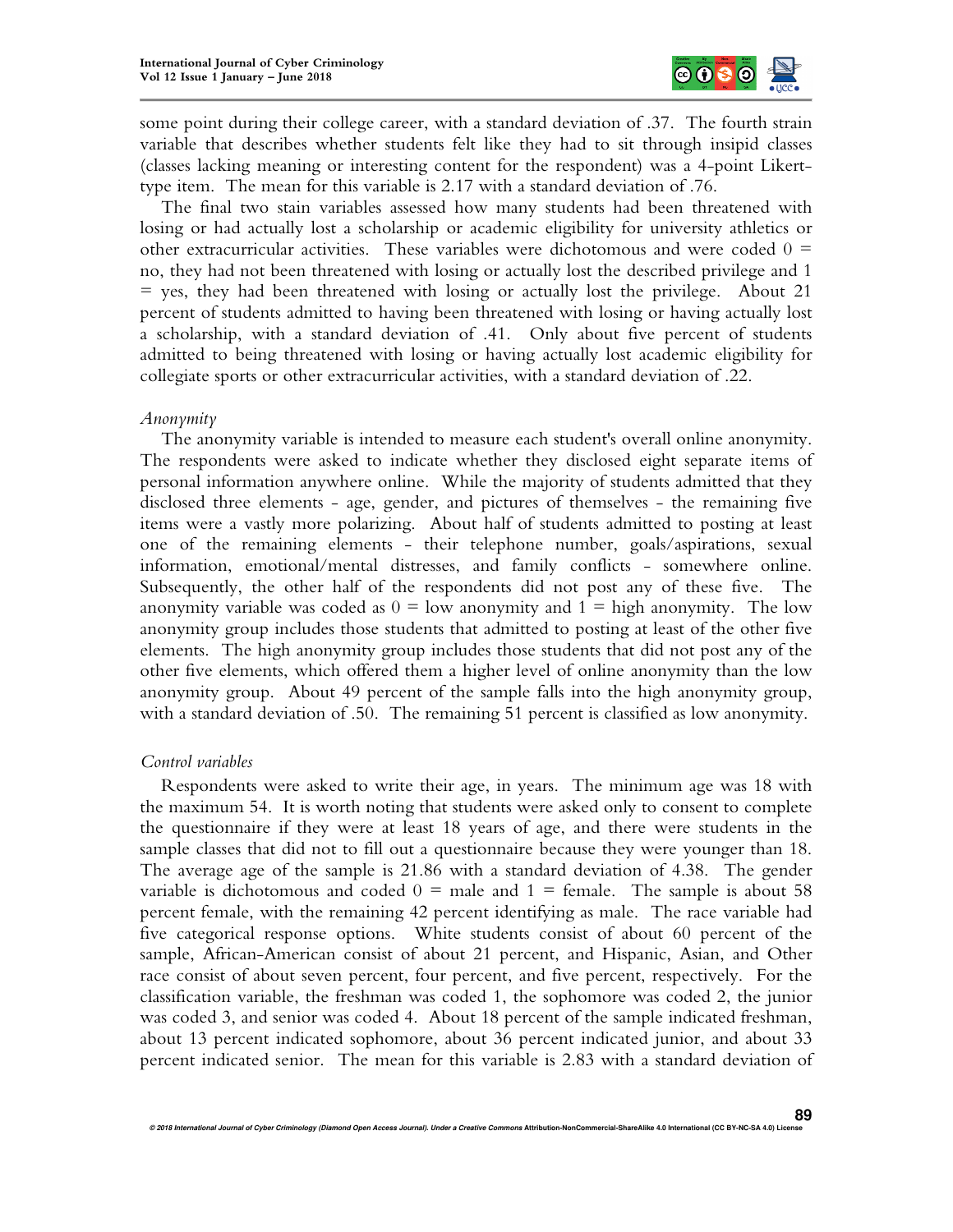1.08. The minimum Grade Point Average (GPA) is 1.70 and the maximum is 4.00. The average GPA is 3.27 with a standard deviation of .45.

| Variable                          | N   | Min/Max     | Mean  | SD <sub>1</sub> |
|-----------------------------------|-----|-------------|-------|-----------------|
| Dependent                         |     |             |       |                 |
| Cyber Bullying perpetration scale | 398 | $6 - 18$    | 7.62  | 2.27            |
| Victimization scale               | 385 | $6 - 24$    | 7.93  | 2.97            |
| Independent                       |     |             |       |                 |
| Academic shortcomings             | 395 | $4 - 16$    | 9.33  | 2.29            |
| Perceived injustice               | 402 | $2 - 8$     | 5.65  | 1.70            |
| Academic probation                | 404 | $0 - 1$     | .17   | .37             |
| Insipid classes                   | 402 | $0 - 4$     | 2.17  | .76             |
| Lose scholarship                  | 404 | $0 - 1$     | .21   | .41             |
| Lose athletic eligibility         | 404 | $0 - 1$     | .05   | .22             |
| Moderating                        |     |             |       |                 |
| Anonymity                         | 406 | $0 - 1$     | .49   | .50             |
| Control                           |     |             |       |                 |
| Age                               | 401 | 18-54       | 21.86 | 4.38            |
| Female                            | 402 | $0 - 1$     | .58   | .49             |
| Race                              |     |             |       |                 |
| White                             | 406 |             | .60   | .49             |
| African American                  | 406 |             | .21   | .41             |
| Hispanic                          | 406 |             | .07   | .25             |
| Asian                             | 406 |             | .04   | .21             |
| Other                             | 406 |             | .05   | .23             |
| Classification                    | 403 | $1 - 4$     | 2.83  | 1.08            |
| <b>GPA</b>                        | 358 | $1.7 - 4.1$ | 3.27  | .45             |

#### **Table 1. Summary of Study Variables**

#### **Results**

Multiple regression was utilized to examine the predictive effects of general strain and anonymity on the Cyber Bullying perpetration and victimization. The results of the multiple regression analysis of the study variables for predicting Cyber Bullying perpetration ( $R2 = .116$ ,  $df = 15$ ) is shown in Table 2. After controlling for all study variables, the status of gender as a significant predictor of Cyber Bullying perpetration remains stable ( $\beta$  = -.158, t = -2.890, p < .01). Female students are shown to be less likely to frequently engage in Cyber Bullying than male students are.

Of the strain variables, personal academic shortcomings ( $\beta$  = .105, t = 1.087, p < .10) and being threatened with losing or actually losing a scholarship ( $\beta$  = .102, t = 1.770, p < .10) are significant predictors of Cyber Bullying perpetration. Perceived injustice (β = -.065, t = -1.216) and being threatened with losing or actually losing academic eligibility ( $\beta$ )  $=$  -.032, t = -.546), being placed on academic probation ( $\beta$  = .077, t = 1.189), and experiencing insipid classes are not significantly predicted Cyber Bullying perpetration. Lastly higher internet anonymity remains strongly associated with lower levels of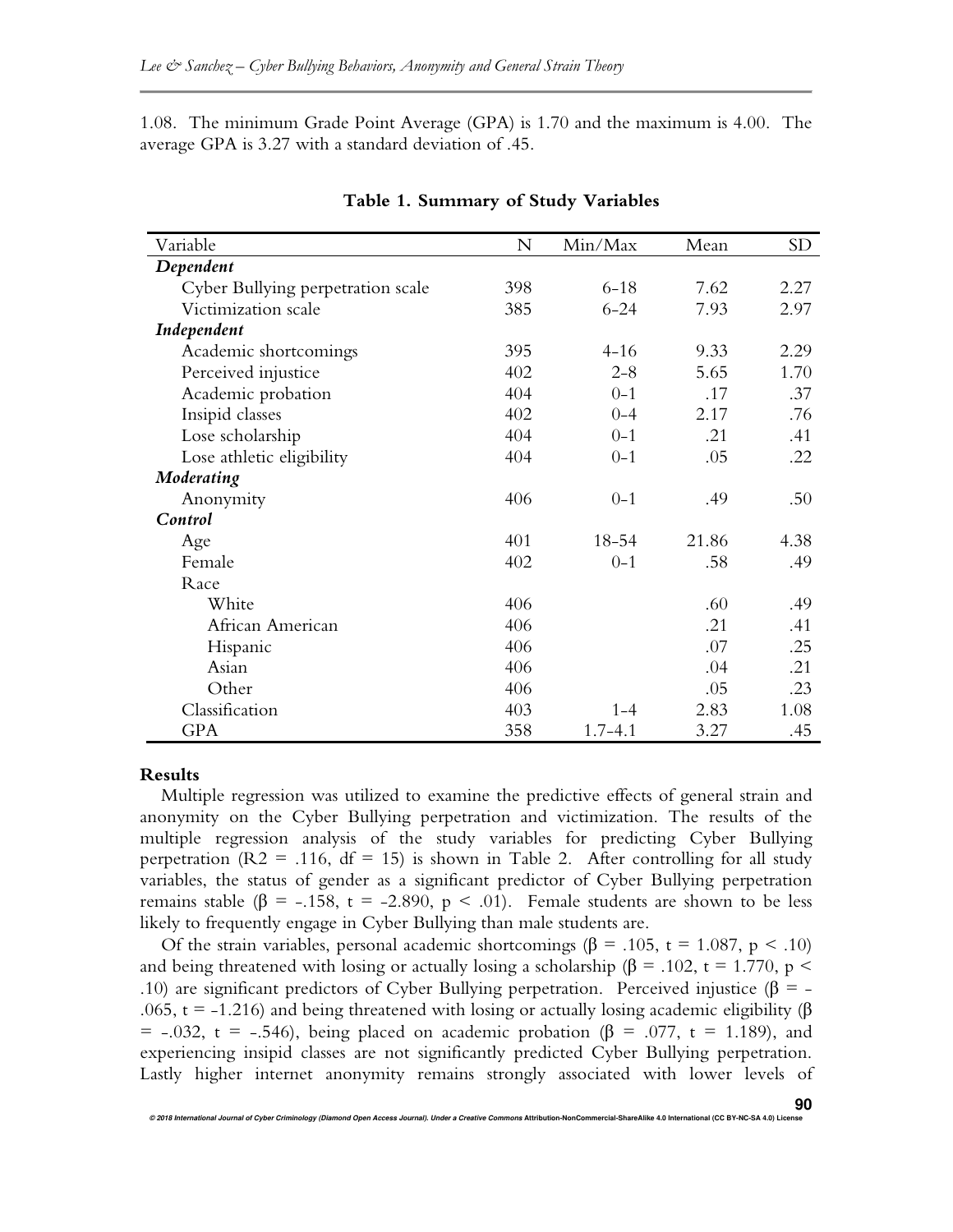

cyberbully perpetration frequency ( $\beta$  = -.168, t = -3.110, p < .01). After controlling for all study variables, students with higher internet anonymity are much less likely to engage in Cyber Bullying often when compared with students with lower internet anonymity.

| Variable                  | B                    | <b>SE</b> | Beta    | t        |
|---------------------------|----------------------|-----------|---------|----------|
| Controls                  |                      |           |         |          |
| Age                       | .001                 | .030      | .003    | .046     |
| Female                    | $-.709**$            | .245      | $-.158$ | $-2.890$ |
| Race (White $=$ ref.)     |                      |           |         |          |
| African American          | $-.300$              | .305      | $-.054$ | $-.982$  |
| Hispanic                  | $-.510$              | .456      | $-.060$ | $-1.118$ |
| Asian                     | $-.706$              | .641      | $-.059$ | $-1.102$ |
| Other                     | .079                 | .525      | .008    | .151     |
| Classification            | $-.065$              | .126      | $-.029$ | $-.514$  |
| <b>GPA</b>                | $-.263$              | .331      | $-.054$ | $-.792$  |
|                           |                      |           |         |          |
| <b>Blocked Goals</b>      |                      |           |         |          |
| Academic shortcoming      | $.101*$              | .056      | .105    | 1.807    |
| Perceived injustice       | $-.085$              | .070      | $-.065$ | $-1.216$ |
| Present (-) Stimuli       |                      |           |         |          |
| Academic probation        | .463                 | .389      | .077    | 1.189    |
| Insipid classes           | .069                 | .168      | .023    | .409     |
|                           |                      |           |         |          |
| Remove (+) Stimuli        |                      |           |         |          |
| Lose scholarship          | $.544*$              | .307      | .102    | 1.770    |
| Lose athletic eligibility | $-.313$              | .573      | $-.032$ | $-.546$  |
| Anonymity                 | $-.744***$           | .239      | $-.168$ | $-3.110$ |
| Constant<br>$R^2(df)$     | 8.742***<br>.116(15) | 1.696     |         | 5.154    |
| ***p < .01, **p < .05, *p |                      |           |         |          |

# **Table 2. Multiple Regression of General Strain and Anonymity on Cyber Bullying Perpetration (N = 341)**

 $< .10$ 

Table 3 shows the results of the multiple regression analyses for cyber-victimization  $(R2 = .099, df = 15)$ . The only statistically significant control variable is Hispanic comparing with White (β = -.151, t = -2.733, p < .01). Being female (β = -.070, t = -1.248), being African American (β = -.083, t = -1.458) or Asian (β = -.040, t = -.735), being of a higher classification (β = -.066, t = -1.129), and having a higher GPA (β = -.020,  $t = -0.281$ ) are not significantly associated with the cyber-victimization scale.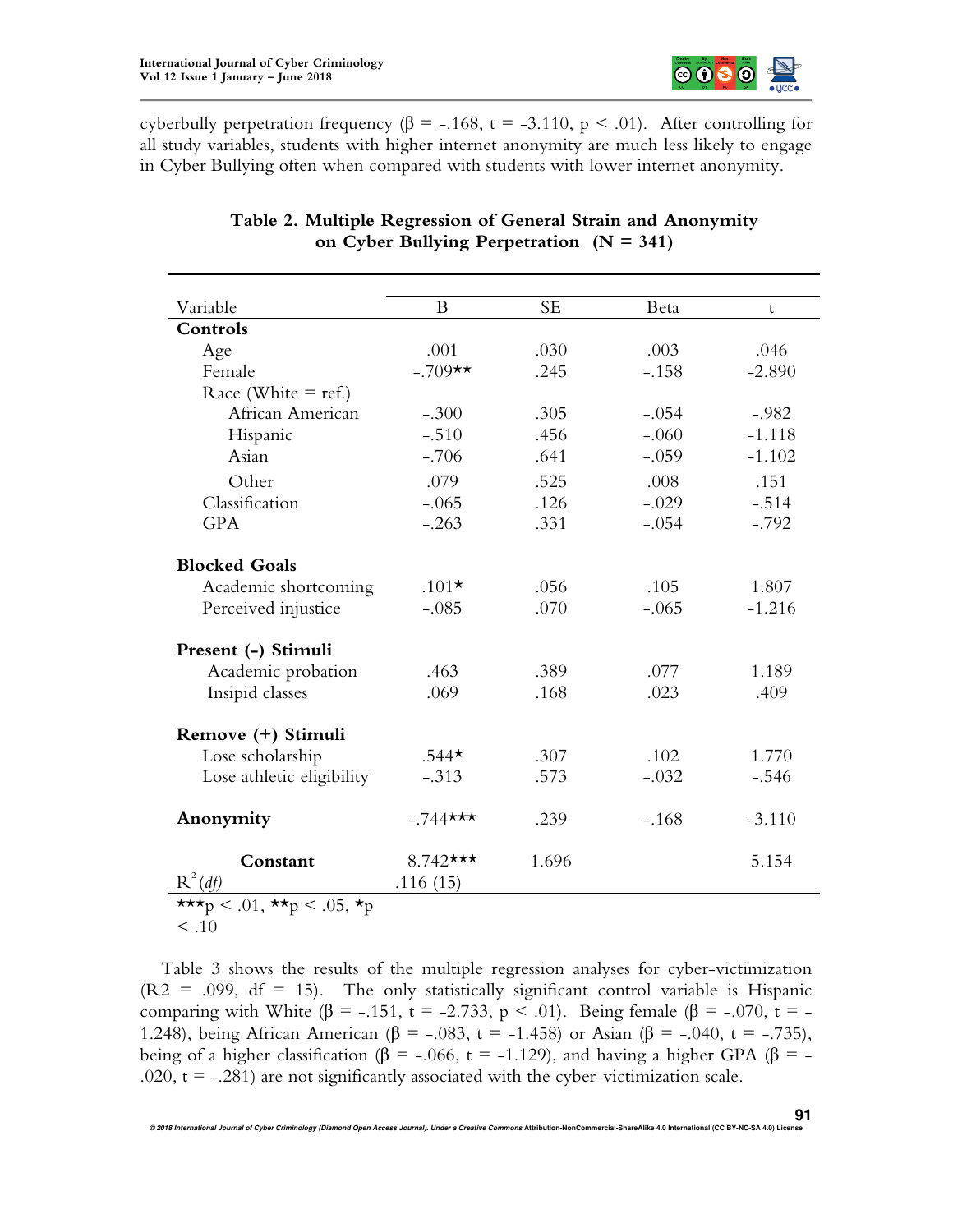Within the strain variables, being threatened with or actually losing a scholarship is a statistically significant predictor of being cyberbullied more frequently ( $\beta$  = .121, t = 2.054,  $p < .05$ ). Students who have experienced these strains are still more likely to be cyber-victimized more often than students who have not experienced the strains, even while controlling for all other study variables. Being placed on academic probation is newly found to be a significant predictor as well, after controlling for other variables ( $\beta$  = .137,  $t = 2.060$ ,  $p < .05$ ). Students who have been placed on academic probation are more likely to be the victim of Cyber Bullying more often than students who have not been placed on academic probation.

Anonymity remains a significant predictor when controlling for all study variables ( $\beta$  =  $-.127$ , t =  $-2.307$ , p < .05). Students with higher anonymity are less likely to be cybervictimized more often than students with lower anonymity are.

| Variable                                                                                                                                                                                                                                                                                                                               | B           | <b>SE</b> | Beta    | $\mathsf{t}$ |  |  |  |  |
|----------------------------------------------------------------------------------------------------------------------------------------------------------------------------------------------------------------------------------------------------------------------------------------------------------------------------------------|-------------|-----------|---------|--------------|--|--|--|--|
| Controls                                                                                                                                                                                                                                                                                                                               |             |           |         |              |  |  |  |  |
| Age                                                                                                                                                                                                                                                                                                                                    | $-.003$     | .040      | $-.004$ | $-.064$      |  |  |  |  |
| Female                                                                                                                                                                                                                                                                                                                                 | $-.413$     | .331      | $-.070$ | $-1.248$     |  |  |  |  |
| Race (White $=$ ref.)                                                                                                                                                                                                                                                                                                                  |             |           |         |              |  |  |  |  |
| African American                                                                                                                                                                                                                                                                                                                       | $-.600$     | .412      | $-.083$ | $-1.458$     |  |  |  |  |
| Hispanic                                                                                                                                                                                                                                                                                                                               |             | .611      | $-.151$ | $-2.733$     |  |  |  |  |
|                                                                                                                                                                                                                                                                                                                                        | $1.671$ *** |           |         |              |  |  |  |  |
| Asian                                                                                                                                                                                                                                                                                                                                  | $-.659$     | .896      | $-.040$ | $-.735$      |  |  |  |  |
| Other                                                                                                                                                                                                                                                                                                                                  | .565        | .689      | .046    | .820         |  |  |  |  |
| Classification                                                                                                                                                                                                                                                                                                                         | $-.193$     | .170      | $-.066$ | $-1.129$     |  |  |  |  |
| <b>GPA</b>                                                                                                                                                                                                                                                                                                                             | $-.125$     | .446      | $-.020$ | $-.281$      |  |  |  |  |
|                                                                                                                                                                                                                                                                                                                                        |             |           |         |              |  |  |  |  |
| <b>Blocked Goals</b>                                                                                                                                                                                                                                                                                                                   |             |           |         |              |  |  |  |  |
| Academic shortcoming                                                                                                                                                                                                                                                                                                                   | .062        | .075      | .050    | .829         |  |  |  |  |
| Perceived injustice                                                                                                                                                                                                                                                                                                                    | .083        | .096      | .048    | .867         |  |  |  |  |
|                                                                                                                                                                                                                                                                                                                                        |             |           |         |              |  |  |  |  |
| Present (-) Stimuli                                                                                                                                                                                                                                                                                                                    |             |           |         |              |  |  |  |  |
| Academic probation                                                                                                                                                                                                                                                                                                                     | $1.086**$   | .527      | .137    | 2.060        |  |  |  |  |
| Insipid classes                                                                                                                                                                                                                                                                                                                        | $-.145$     | .228      | $-.037$ | $-.638$      |  |  |  |  |
| Remove (+) Stimuli                                                                                                                                                                                                                                                                                                                     |             |           |         |              |  |  |  |  |
| Lose scholarship                                                                                                                                                                                                                                                                                                                       | $.856**$    | .417      | .121    | 2.054        |  |  |  |  |
| Lose athletic eligibility                                                                                                                                                                                                                                                                                                              | $-.198$     | .808      | $-.015$ | $-.245$      |  |  |  |  |
|                                                                                                                                                                                                                                                                                                                                        |             |           |         |              |  |  |  |  |
| Anonymity                                                                                                                                                                                                                                                                                                                              | $-.746**$   | .323      | $-.127$ | $-2.307$     |  |  |  |  |
|                                                                                                                                                                                                                                                                                                                                        |             |           |         |              |  |  |  |  |
| Constant                                                                                                                                                                                                                                                                                                                               | 8.748***    | 2.256     |         | 3.877        |  |  |  |  |
| $R^2(df)$                                                                                                                                                                                                                                                                                                                              | .099(15)    |           |         |              |  |  |  |  |
| $\sim$ 0.4 $\pm$<br>$\sqrt{2}$ $\sqrt{2}$ $\sqrt{2}$ $\sqrt{2}$ $\sqrt{2}$ $\sqrt{2}$ $\sqrt{2}$ $\sqrt{2}$ $\sqrt{2}$ $\sqrt{2}$ $\sqrt{2}$ $\sqrt{2}$ $\sqrt{2}$ $\sqrt{2}$ $\sqrt{2}$ $\sqrt{2}$ $\sqrt{2}$ $\sqrt{2}$ $\sqrt{2}$ $\sqrt{2}$ $\sqrt{2}$ $\sqrt{2}$ $\sqrt{2}$ $\sqrt{2}$ $\sqrt{2}$ $\sqrt{2}$ $\sqrt{2}$ $\sqrt{2$ |             |           |         |              |  |  |  |  |

**Table 3. Multiple Regression of General Strain and Anonymity on Cyber Bullying Victimization(N = 332)** 

\*\*\*p < .01, \*\*p < .05, \*p < .10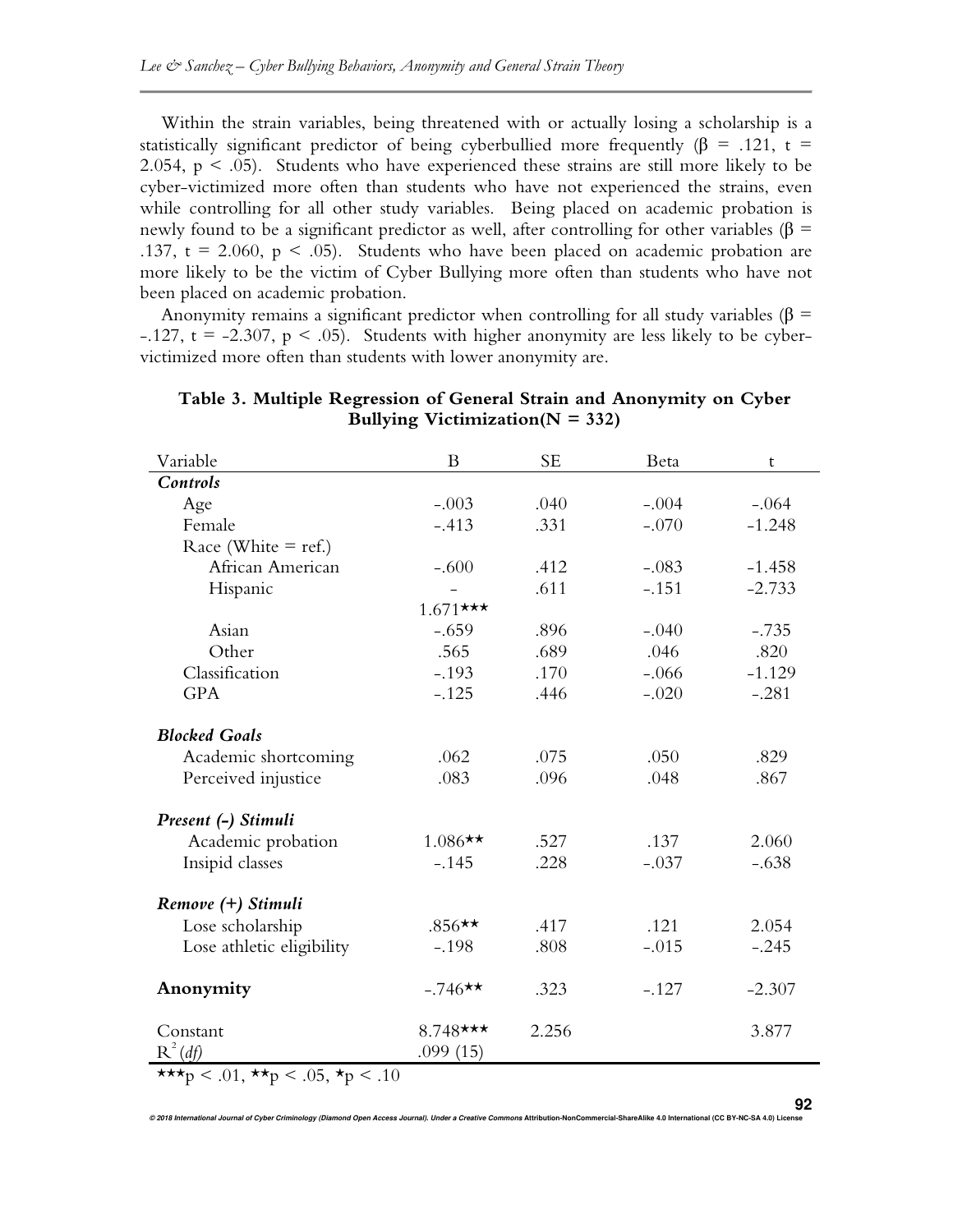

## **Discussion**

The current study first aimed to assess the role that strain would have in predicting Cyber Bullying perpetration and victimization. In the analysis phase, being threatened with losing or actually losing a scholarship and academic shortcomings have significant positive relationships with having cyberbullied in the past. Academic shortcomings and being threatened with losing or actually losing a scholarship are highly correlated since academic shortcomings are likely to lead to lower grades, which would cause the loss of a scholarship. It is no wonder, then, that these two strains work in conjunction to help predict Cyber Bullying perpetration. As students become frustrated with school, it is not out of line to assume that Cyber Bullying tendencies may arise more frequently. It is also believed that the effect of GPA on the Cyber Bullying behaviors is spurious. Because students who were receiving worse grades would almost definitely be at greater risk of having scholarships revoked, and would, therefore, interfere with the relationship between losing a scholarship and having cyberbullied.

Another aim of the current study was to observe the effects of internet anonymity on Cyber Bullying perpetration and victimization. It was observed that when anonymity is high, students are less likely to engage in Cyber Bullying perpetration. It would seem that increased anonymity, that is to say, with less personal information disclosed online, is less likely to cause students to cyberbully. This is interesting because it contradicts previous literature that finds that anonymity increases the likelihood of Cyber Bullying (Barlett, 2015; Moore et al., 2012; Wright, 2013).

Given the tightly knit nature of the relationship between Cyber Bullying perpetration and victimization, it is logically sound to believe that college students' strain will be an impact on both Cyber Bullying perpetration and victimization. It might indicate that Cyber Bullying and cyber-victimization occur as events stemming from the same incident, if not simultaneously (Gamez-Guadix, Gini & Calvete, 2015). As found by Ak et al. (2015), being the victim of Cyber Bullying causes an increase in the felt strain of the victim, and that strain will, in turn, lead to delinquent coping, which manifests in the form of Cyber Bullying perpetration. We may anticipate that Cyber Bullying victims externalized their negative experiences and emotions by becoming cyberbullies. Because of this relationship, being placed on academic probation and being threatened with losing or actually losing a scholarship as college students' strain factors are significantly related to Cyber Bullying victimization.

The final objective of the current study is to address the effect of anonymity might have on cyber-victimization. A higher level of internet anonymity was shown to reduce cybervictimization. One plausible explanation is that students who have a higher level of internet anonymity do not actively engage in cyberspace, and do not post, in turn, much personal information online simply because they do not make social media or communication with others a major purpose for utilizing the internet. Because they do not frequent social media sites, which prompt users to post revealing information, they have a high level of internet anonymity. The other consequence to this is that they do not find themselves in a situation where they are likely to be a cyberbully or victim of Cyber Bullying. This finding questions the previous interpretation of anonymity's ability to hold water (Barlett, 2015; Wright 2013).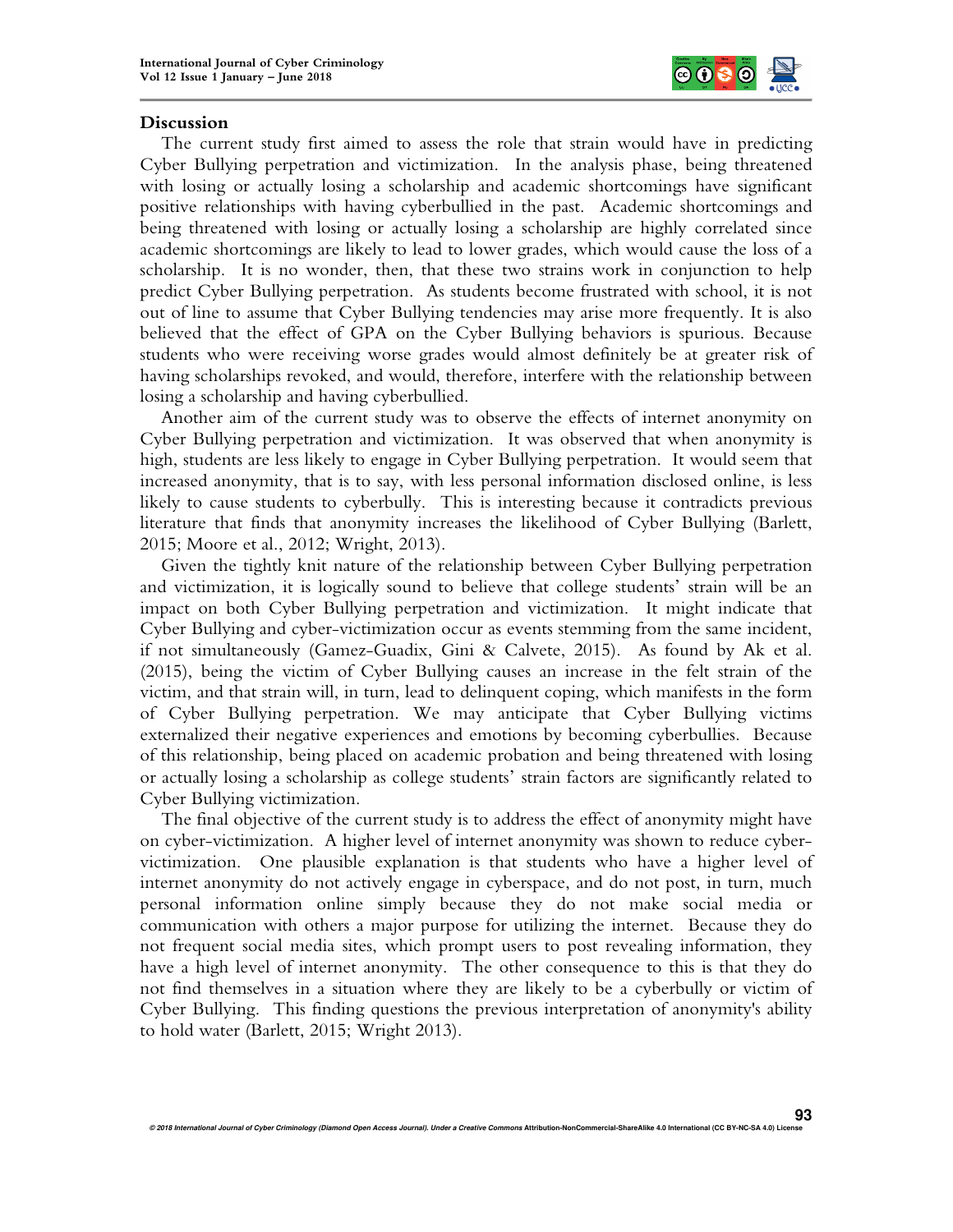#### **Conclusion**

The results of the current study cannot be boiled down to general, sweeping conclusions. The strain was, in some instances, found to be a significant predictor of both cyberbully perpetration and cyber-victimization, but the majority of the types of strain measured in the current study were not shown to be significantly associated with both, or even either. In light of the findings regarding strain's impact on Cyber Bullying and cybervictimization, universities should seek to offer counseling or other therapy-based activities in which students can enroll that are specifically focused on students who have lost a scholarship or been placed on academic probation. Further action should be taken by universities to educate students about the trend that posting more information online could put them at a greater risk for cyber-victimization.

Future research on the matter should aim to further explore the relationship between strain and various elements of Cyber Bullying. The current study only sought to measure how university-related strain would act as a predictor for Cyber Bullying and cybervictimization. This leaves many other facets of strain that should be explored to paint a complete picture of how strains that pertain to other portions of university students' lives can be linked to perpetration and victimization. Additionally, future research should try measuring anonymity in ways other than what is stated in the current study, as it is possible that there are better ways to assess levels of online anonymity of college students.

#### **Limitations**

One notable limitation is the relatively low reliability scores of two of the scale variables used in the analysis. Scales with greater reliability would indicate greater validity, and would possibly have yielded stronger results, especially in the interaction term analysis phase. In future studies, greater effort should be taken to ensure that the strain and Cyber Bullying scale variables are representative of what they are intended to measure.

Another notable limitation of the current study is the inability of the data to help explain certain relationships between variables, such as those which portray race, gender, or anonymity as reliable predictors of perpetration and victimization. For this reason, it is difficult to assign causation in instances where variables show significant relationships with the dependent variables, but are not highly correlated with many, if any, other variables. These singular relationships with the dependent variable, such as the relationship between anonymity and the two scale dependent variables, can only be contextualized if they align with past research. However, in instances where the relationships seem contrary to previous findings (as seen in the current study), there are not many conclusions that can be drawn about them without extraneous indictors within the data. The only possible conclusion is that future research of Cyber Bullying in college students would need to address questions that specifically aim to understand the relationship between anonymity and Cyber Bullying perpetration and victimization.

One final limitation is the limited way with which anonymity was actually measured with the survey questionnaire. While it is helpful to a certain extent to know how much of the students' personal information can be found online, it would be even more helpful to know if students cyberbullied or were cyber-victimized on the social media outlets where sensitive information can be found. If it was found that students post personal information on one site, but are bullied on a different site, research could then work to better explain the relationship that anonymity has with Cyber Bullying and victimization.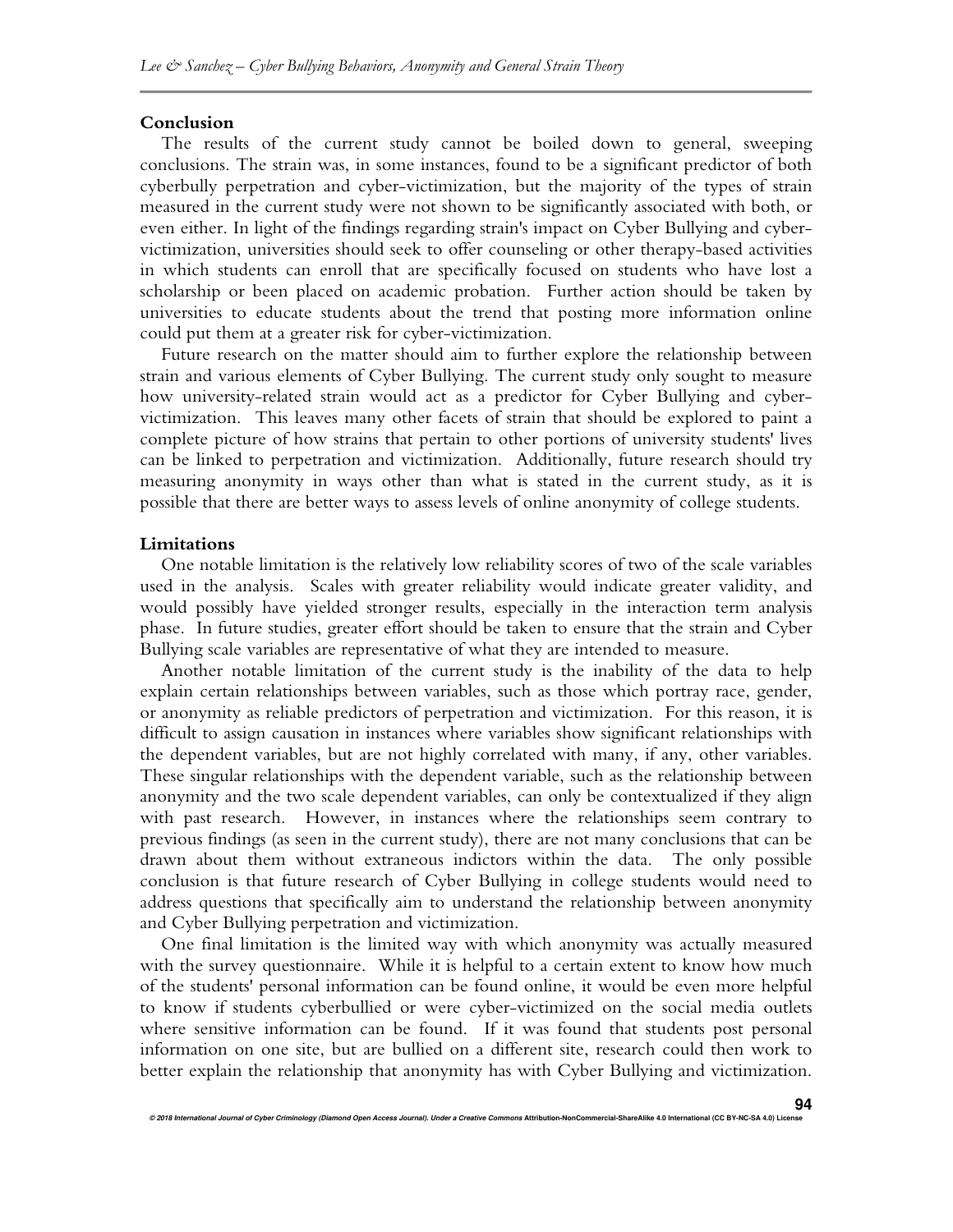

As it stands, the current study can only confidently conclude that students who post less information online are less likely to cyberbully or be cyber-victimized more often, but the relevance of this relationship to the possible moderating effects of anonymity is rather narrow.

## **References**

Adams, F. D., & Lawrence, G. J. (2011). Bullying victims: The effects last into college. *American Secondary Education*, *90*(1), 4–13.

- Agnew, R. (1992). Foundation for a General Strain Theory of crime and delinquency. *Criminology*, *30*(1), 47-87.
- Agnew, R. (2001). Building on the foundation of General Strain Theory: Specifying the types of strain most likely to lead to crime and delinquency. *Journal of Research in Crime and Delinquency*, *38*(4), 319-361.
- Agnew, R., & White, H. R. (1992). An empirical test of General Strain Theory. *Criminology*, *30*(4), 475-500.
- Ak, S., Özdemir, Y., & Kuzucu, Y. (2015). Cyber-victimization and Cyber Bullying: The mediating role of anger: Don't anger me! *Computers in Human Behavior*, *49*, 437-443.
- Barlett, C. P. (2015). Anonymously hurting others online: The effect of anonymity on Cyber Bullying frequency. *Psychology of Popular Media Culture*, *4*(2), 70-79.
- Brack, K., & Caltabiano, N. (2014). Cyber Bullying and self-esteem in Australian adults. *Cyberpsychology: Journal of Psychosocial Research on Cyberspace*, 8(2), article 7. doi: 10.5817/CP2014-2-7.
- Crosslin, K., & Golman, M. (2014). Maybe you don't want to face it: College student's perspectives on Cyber Bullying. *Computers in Human Behavior, 41*, 14-20.
- Dredge, R., Gleeson, J. M., & de la Piedad, G., X. (2014). Risk factors associated with impact severity of Cyber Bullying victimization: A qualitative study of adolescent online social networking. *Cyberpsychology, Behavior and Social Networking*, *17*(5), 287- 291.
- Guo, S. (2016). A meta-analysis of the predictors of Cyber Bullying perpetration and victimization. *Psychology in the Schools, 53*(4), 432-453.
- Gamez-Guadix, M., Gini, G., & Calvete, E. (2015). Stability of Cyber Bullying victimization among adolescents: prevalence and association with bully-victim status and psychosocial adjustment. *Computers in Human Behavior*, *52*, 140-148.
- Hay, C., Meldrum, R., & Mann, K. (2010). Traditional bullying, cyber bullying, and deviance: A General Strain Theory approach. *Journal of Contemporary Criminal Justice*, 26 (2), 130-147.
- Hinduja, S., & Patchin, J. W. (2012). Cyber Bullying: Neither an Epidemic Nor a Rarity. *European Journal of Developmental Psychology*, *9*(5), 539-543
- Jang, H., Song, J., & Kim, R. (2014). Does the offline bully-victimization influence Cyber Bullying behavior among youths? Application of General Strain Theory. *Computers in Human Behavior*, *31*, 85-93.
- Kraft, E., & Wang, J. (2010). An exploratory study of the Cyber Bullying and cyberstalking experiences and factors related to victimization of students at a public liberal arts college. *International Journal of Technoethics*, *1*(4), 74–91.

**© 2018 International Journal of Cyber Criminology (Diamond Open Access Journal). Under a Creative Commons Attribution-NonCommercial-ShareAlike 4.0 International (CC BY-NC-SA 4.0) License** 

**95**